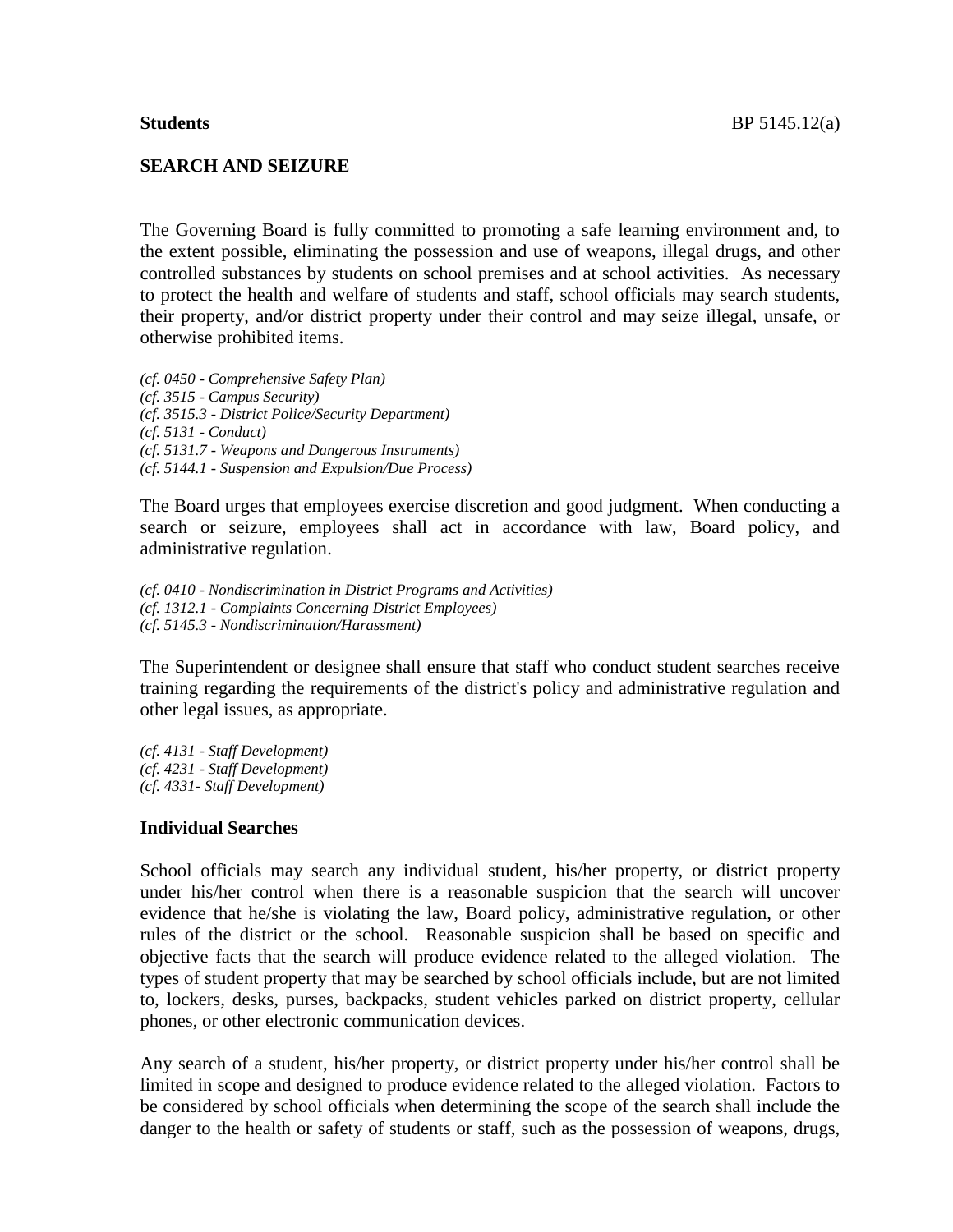## **SEARCH AND SEIZURE** (continued)

or other dangerous instruments, and whether the item(s) to be searched by school officials are reasonably related to the contraband to be found. In addition, school officials shall consider the intrusiveness of the search in light of the student's age, gender, and the nature of the alleged violation.

Employees shall not conduct strip searches or body cavity searches or any search that involves removing or arranging the student's clothing to permit visual inspection of his/her underclothes, breast, buttocks or genitalia. (Education Code 49050)

Searches of individual students shall be conducted in the presence of at least two district employees.

The principal or designee shall notify the parent/guardian of a student subjected to an individualized search as soon as possible after the search.

#### *(cf. 5145.11 - Questioning and Apprehension by Law Enforcement)*

In determining whether reasonable cause for a search exists school officials shall consider:

- 1. The student's age and previous behavior patterns.
- 2. The prevalence and seriousness in the school of the problem to which the search was directed.
- 3. The urgency requiring the search without delay.
- 4. The substantiative value and reliability of the information used as a justification for the search.
- 5. The location of the student at the time of the incident which gave rise to reasonable suspicion.

### **Use of Contraband Detection Dogs**

In an effort to keep the schools free of dangerous contraband, the district may use specially trained, nonaggressive dogs to sniff out and alert staff to the presence of substances prohibited by law or Board policy.

The dogs may sniff the air around lockers, desks, or vehicles on district property or at district-sponsored events. Dogs shall not sniff within the close proximity of students or other persons and may not sniff any personal items on those persons without their consent.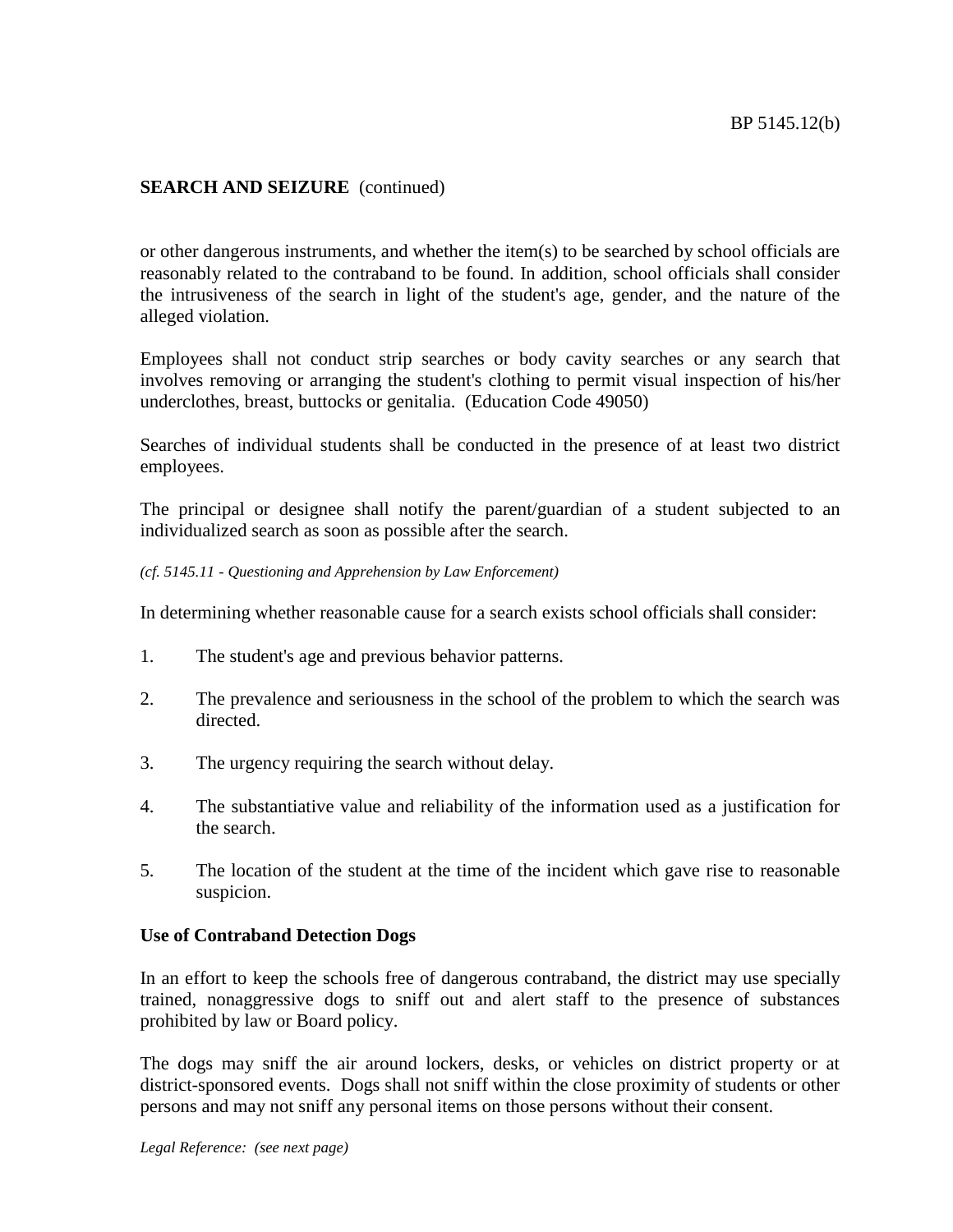## **SEARCH AND SEIZURE** (continued)

*Legal Reference:*

*EDUCATION CODE 32280-32289 School safety plans 35160 Authority of governing boards 35160.1 Broad authority of school districts 48900-48927 Suspension and expulsion 49050-49051 Searches by school employees 49330-49334 Injurious objects PENAL CODE 626.9 Firearms 626.10 Dirks, daggers, knives or razor CALIFORNIA CONSTITUTION Article I, Section 28(c) Right to Safe Schools COURT DECISIONS Redding v. Safford Unified School District, 557 U.S. 364 (2009) B.C. v. Plumas, (9th Cir. 1999) 192 F.3d 1260 Jennings v. Joshua Independent School District, (5th Cir. 1989) 877 F.2d 313 O'Connor v. Ortega, (1987) 480 U.S. 709 New Jersey v. T.L.O., (1985) 469 U.S. 325 Horton v. Goose Creek Independent School District, (5th Cir. 1982) 690 F.2d 470 Zamora v. Pomeroy, (10th Cir. 1981) 639 F.2d 662 ATTORNEY GENERAL OPINIONS 83 Ops.Cal.Atty.Gen. 257 (2001) 75 Ops.Cal.Atty.Gen. 155 (1992)*

*Management Resources:*

*NATIONAL INSTITUTE OF JUSTICE PUBLICATIONS The Appropriate and Effective Use of Security Technologies in U.S. Schools: A Guide for Schools and Law Enforcement Agencies, 1999 WEB SITES CSBA: http://www.csba.org California Attorney General's Office: http://caag.state.ca.us California Department of Education, Safe Schools: http://www.cde.ca.gov/ls/ss National Institute of Justice: http://www.ojp.usdoj.gov/nij*